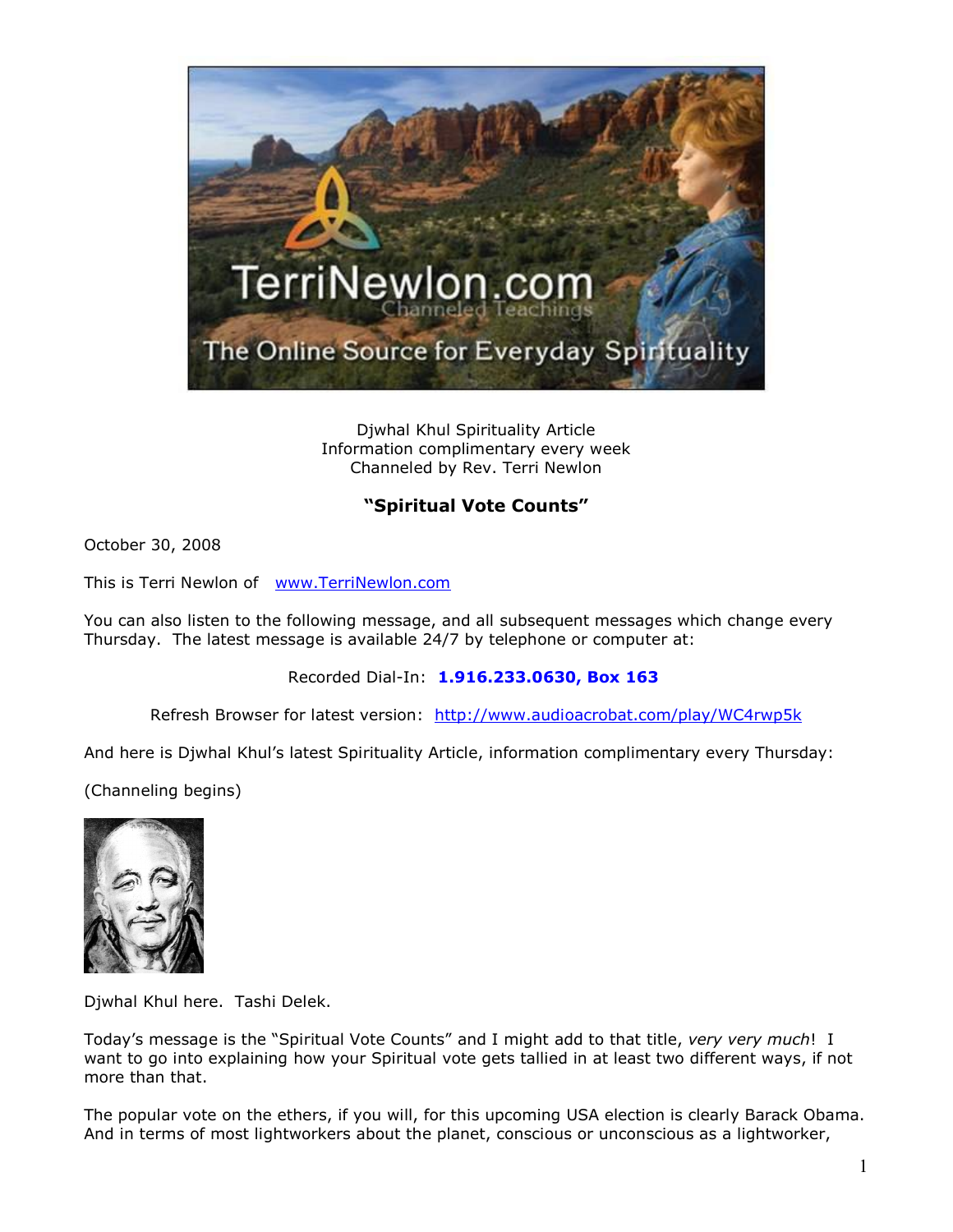their choice is for World Peace and their choice is also for the recognition of the sacred status of Mother Earth to bring about environmental ways of existing in harmony with the planet to preserve as many species as possible, etc.

*So basically, lightworkers, or New Age spiritual beings, want World Peace and they want leaders that will bring that World Peace to them.* 

Now when we [the Ascended Masters] look at mass vote, on the ethers, it is free will choice. We also take into consideration those who are resentful of certain leadership, maybe particularly Big Brother syndrome as perceived in the USA, or religious differences as perceived in relationship to the USA. Although the USA is a melting pot where all religions are welcome, there is the perception that it is primarily Christian or maybe even exclusively Christian as perceived by other places in the world.

So you have, included in that mass vote on the ethers, those who would not consciously welcome more economic devastation or might wish economic failure upon the US, and I mean a complete collapse of the dollar or severe devaluation, down to you know 20 or 30 cents on the dollar.

When you look at that globally, we have a much bigger mix of things going on that needs to be considered. Now another factor here is *that many who are spiritual wish to exempt themselves from physical plane activities, such as going out to vote or even registering to vote*. And I would say to you, *this Election is extremely close, extremely close*, like the last two.

There is a need for *all* of the lightworkers to go and vote their conscience, whichever way you want to vote. It is very, very important. I will say it is very close between two candidates, that would be McCain and Obama. *If you throw your vote to a third or someone other than those two, you strengthen the chance that one of those two will get elected.*

So again, I would pick very carefully and I would urge you to go out and physically vote, or do it online, or go stand in line. If you can still register where you live, go register, go vote. *It is extremely important.*

The last two elections showed us what happens when apathy is the normal. There's just "Oh it's all decided ahead of time anyways so I won't bother to vote." or "I just feel a little under the weather today, so I won't go vote." Or "You know, I need my rest" or "I need to go to work." or whatever. So the lack of action the last two times is what has created a mass vote of war in an inappropriate place and a lot of suffering.

So here you are again on a pivotal point where you can invoke more suffering or you could start the repair work.

And I don't personally choose a candidate over another because it is your choice as human beings.

I just happen to mention what the popular lightworker choice is: it is not 100% in favor of Obama. There are those who favor other candidates. So I want to be clear about that.

The Spiritual Masters don't tell you *how to* vote and I'm not telling you *how to* vote, I am urging you *to* vote in the flesh rather than just leaving things up to an inner planes preference or assuming that it is already done.

> Lightworkers are incarnate to bring about World Peace, and that means *making the changes now in the flesh,* and creating a progression of changes.

And we do have an upcoming Telecourse called "Clear Mind Control" and it's on All Saints Day, November  $1<sup>st</sup>$ . And that is designed to sweep through the ethers and to clear things up in a group format.